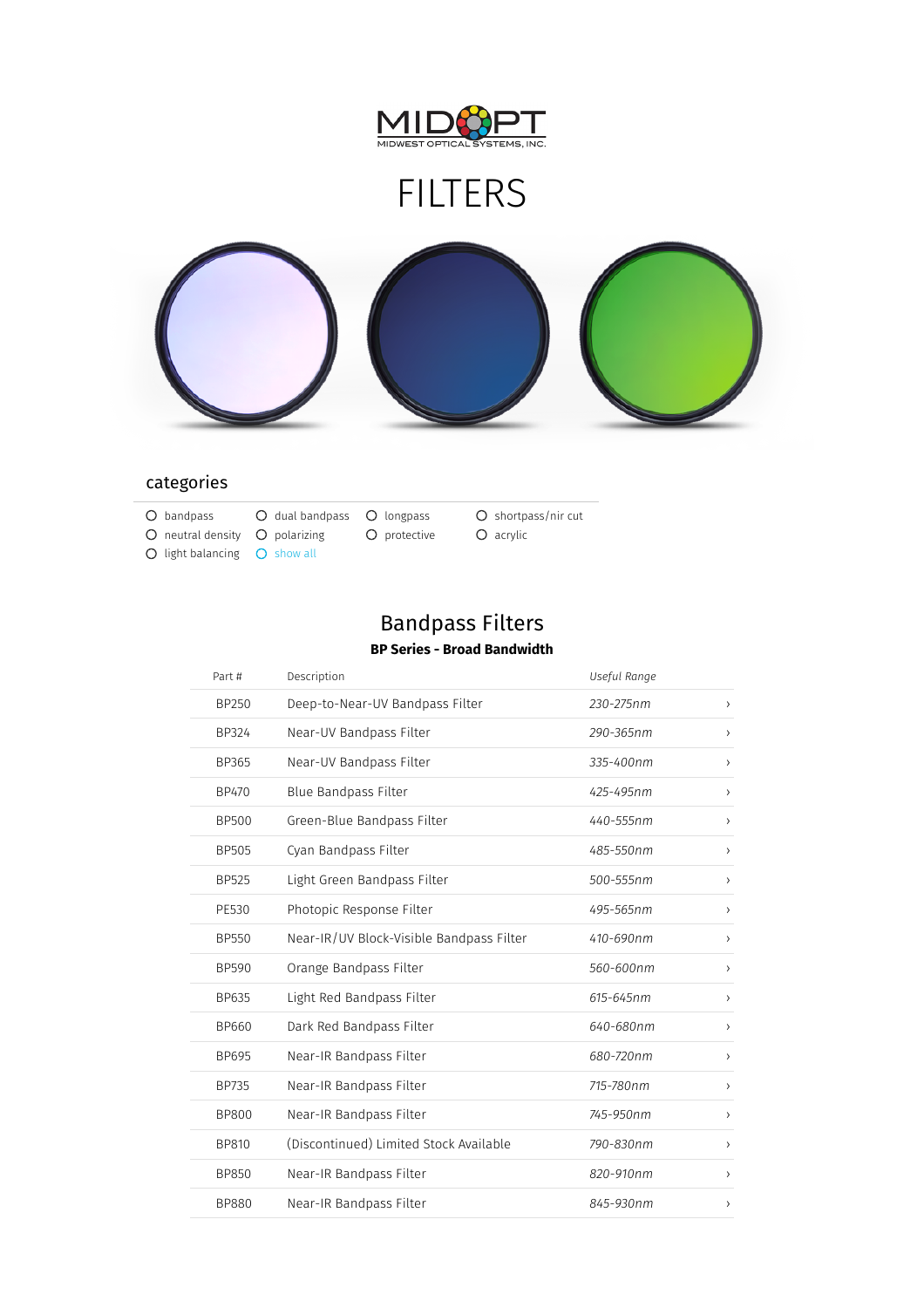#### **BN Series - Narrow Bandwidth**

| Part #       | Description                      | Useful Range |               |
|--------------|----------------------------------|--------------|---------------|
| <b>BN470</b> | Narrow Blue Bandpass Filter      | 460-490nm    | $\rightarrow$ |
| BN532        | Narrow Green Bandpass Filter     | 525-550nm    | $\rightarrow$ |
| <b>BN595</b> | Narrow Orange Bandpass Filter    | 580-610nm    | $\rightarrow$ |
| <b>BN630</b> | Narrow Light Red Bandpass Filter | 625-645nm    | $\rightarrow$ |
| <b>BN650</b> | Narrow Red Bandpass Filter       | 638-672nm    | $\rightarrow$ |
| <b>BN660</b> | Narrow Dark Red Bandpass Filter  | 645-675nm    | $\rightarrow$ |
| BN740        | Narrow Near-IR Bandpass Filter   | 730-755nm    | $\rightarrow$ |
| <b>BN785</b> | Narrow Near-IR Bandpass Filter   | 770-790nm    | $\rightarrow$ |
| <b>BN810</b> | Narrow Near-IR Bandpass Filter   | 798-820nm    | $\rightarrow$ |
| <b>BN850</b> | Narrow Near-IR Bandpass Filter   | 840-865nm    | $\rightarrow$ |
| <b>BN880</b> | Narrow Near-IR Bandpass Filter   | 855-890nm    | $\rightarrow$ |
| BN940        | Narrow Near-IR Bandpass Filter   | 928-955nm    | ᠈             |

#### **Bi Series - Narrow Interference Bandwidth**

| Part #       | Description                            | Useful Range |               |
|--------------|----------------------------------------|--------------|---------------|
| <b>Bi405</b> | Violet Interference Bandpass Filter    | 400-415nm    | $\rightarrow$ |
| Bi450        | Blue Interference Bandpass             | 445-465nm    | $\rightarrow$ |
| <b>Bi520</b> | Light Green Interference Bandpass      | 515-525nm    | $\rightarrow$ |
| Bi550        | Green Interference Bandpass Filter     | 535-558nm    | $\rightarrow$ |
| Bi632        | Light Red Interference Bandpass Filter | 625-640nm    | $\rightarrow$ |
| Bi650        | Red Interference Bandpass Filter       | 643-665nm    | $\rightarrow$ |
| Bi660        | Dark Red Interference Bandpass Filter  | 650-665nm    | $\rightarrow$ |
| <b>Bi808</b> | Near-IR Interference Bandpass Filter   | 798-820nm    | $\rightarrow$ |
| <b>Bi850</b> | Near-IR Interference Bandpass Filter   | 845-860nm    | $\rightarrow$ |

### NEW

Ï

NEW

### Dual Bandpass Filters **DB Series - Dual Bandwidth**

| Part # | Description                              | Useful Range           |
|--------|------------------------------------------|------------------------|
|        | DB475/850 Dual Bandpass Blue + 850nm NIR | 460-490nm, 830-870nm>  |
|        | DB660/850 Dual Bandpass Red + 850nm NIR  | 645-675nm, 830-870nm > |
| DB735  | Dual Bandpass Filter Visible + 735nm NIR | 405-645nm, 725-755nm > |
| DB850  | Dual Bandpass Filter Visible + 850nm NIR | 405-645nm, 835-875nm > |
| DB940  | Dual Bandpass Filter Visible + 940nm NIR | 405-650nm, 925-965nm > |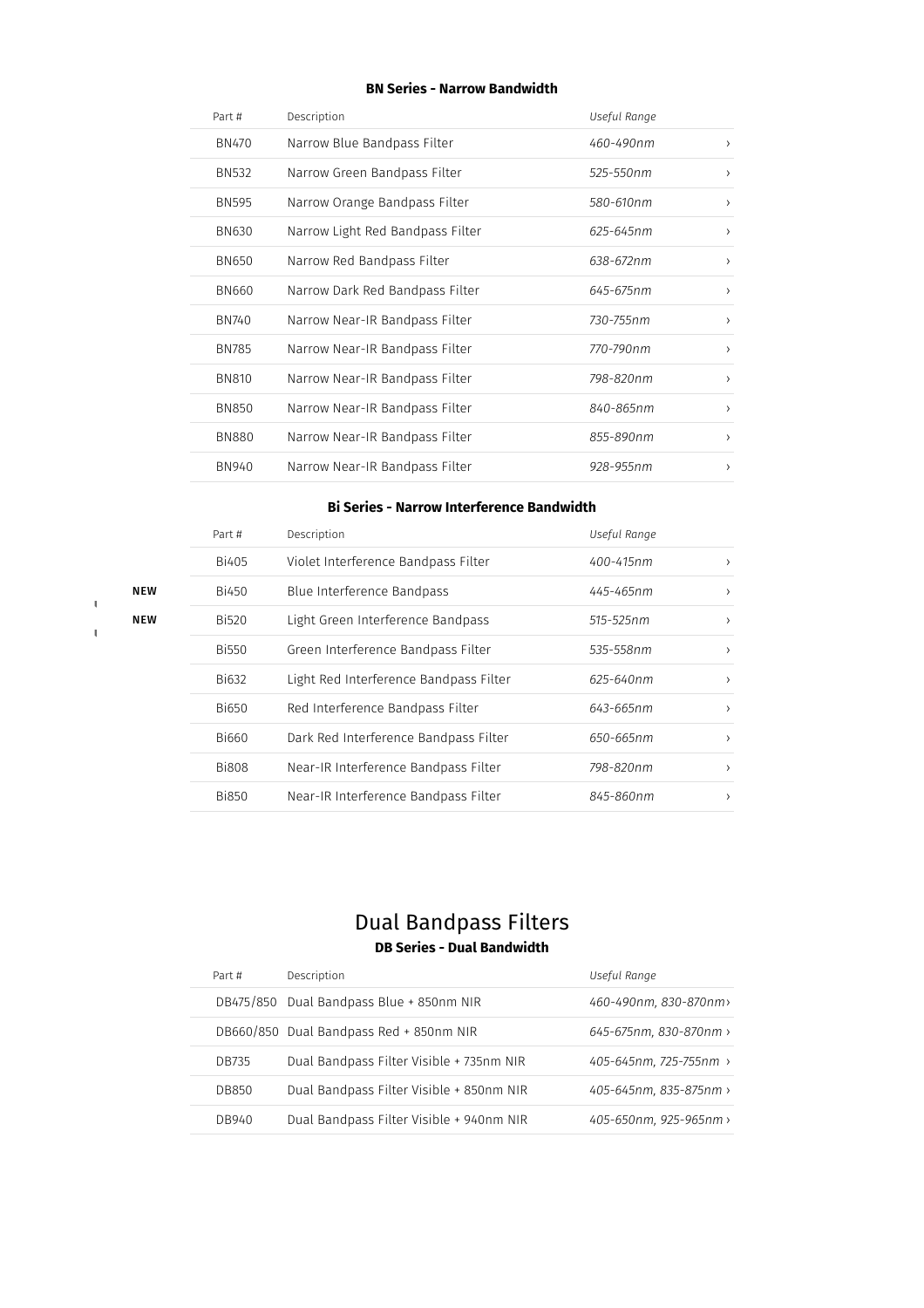### Longpass Filters **LP Series - Longpass**

| Part # | Description                                     | Useful Range |                              |
|--------|-------------------------------------------------|--------------|------------------------------|
| LP285  | High Trans. Heat Resistant VIS-NIR A/R Protecti | 350-1100nm   | $\rightarrow$                |
| LP330  | Protective Window                               | 350-1100nm   | $\left\langle \right\rangle$ |
| LP340  | A/R Protective Window                           | 350-800nm    | $\left( \right)$             |
| LP390  | UV Absorbing Protective Window                  | 410-1100nm   | $\,$                         |
| LP415  | UV Block A/R Protective Window                  | 415-1100nm   | $\left( \right)$             |
| LP470  | Light Yellow Longpass Filter                    | 480-1100nm   | $\,$                         |
| LP500  | Yellow Longpass Filter                          | 510-1100nm   | $\left( \right)$             |
| LP515  | Yellow-Orange Longpass Filter                   | 520-1100nm   | $\,$                         |
| LP530  | Orange Longpass Filter                          | 545-1100nm   | $\,$                         |
| LP550  | Orange Longpass Filter                          | 560-1100nm   | $\left( \right)$             |
| LP580  | Red-Orange Longpass Filter                      | 585-1100nm   | $\,$                         |
| LP590  | Red Longpass Filter                             | 605-1100nm   | $\left( \right)$             |
| LP610  | Red Longpass Filter                             | 620-1100nm   | $\,$                         |
| LP630  | Red Longpass Filter                             | 645-1100nm   | $\,$                         |
| LP645  | Dark Red Longpass Filter                        | 650-1100nm   | $\,$                         |
| LP665  | Dark Red Longpass Filter                        | 680-1100nm   | $\,$                         |
| LP695  | Near-IR Longpass Filter                         | 715-1100nm   | $\rightarrow$                |
| LP715  | Near-IR Longpass Filter                         | 730-1100nm   | $\left\langle \right\rangle$ |
| LP780  | Near-IR Longpass Filter                         | 800-1100nm   | $\,$                         |
| LP800  | Near-IR Longpass Filter                         | 820-1100nm   | $\left( \right)$             |
| LP815  | Near-IR Longpass Filter                         | 825-1100nm   | $\left\langle \right\rangle$ |
| LP830  | Near-IR Longpass Filter                         | 845-1100nm   | $\left( \right)$             |
| LP850  | Near-IR Longpass Filter                         | 870-1100nm   | $\left\langle \right\rangle$ |
| LP900  | Near-IR Longpass                                | 910-1100nm   | $\,$                         |
| LP920  | Near-IR Longpass Filter                         | 930-1100nm   | $\left( \right)$             |
| LP1000 | Near-IR Longpass Filter                         | 1010-1500nm  | $\left( \right)$             |

NEW

### Shortpass/NIR cut Filters **SP Series – VIS Pass**

| Part #            | Description                  | Useful Range |
|-------------------|------------------------------|--------------|
| SP <sub>510</sub> | <b>Blue Shortpass Filter</b> | .340-500nm   |
| SP570             | Blue-Green Shortpass Filter  | 410-560nm    |
| SP585             | Cyan Shortpass Filter        | 395-575nm    |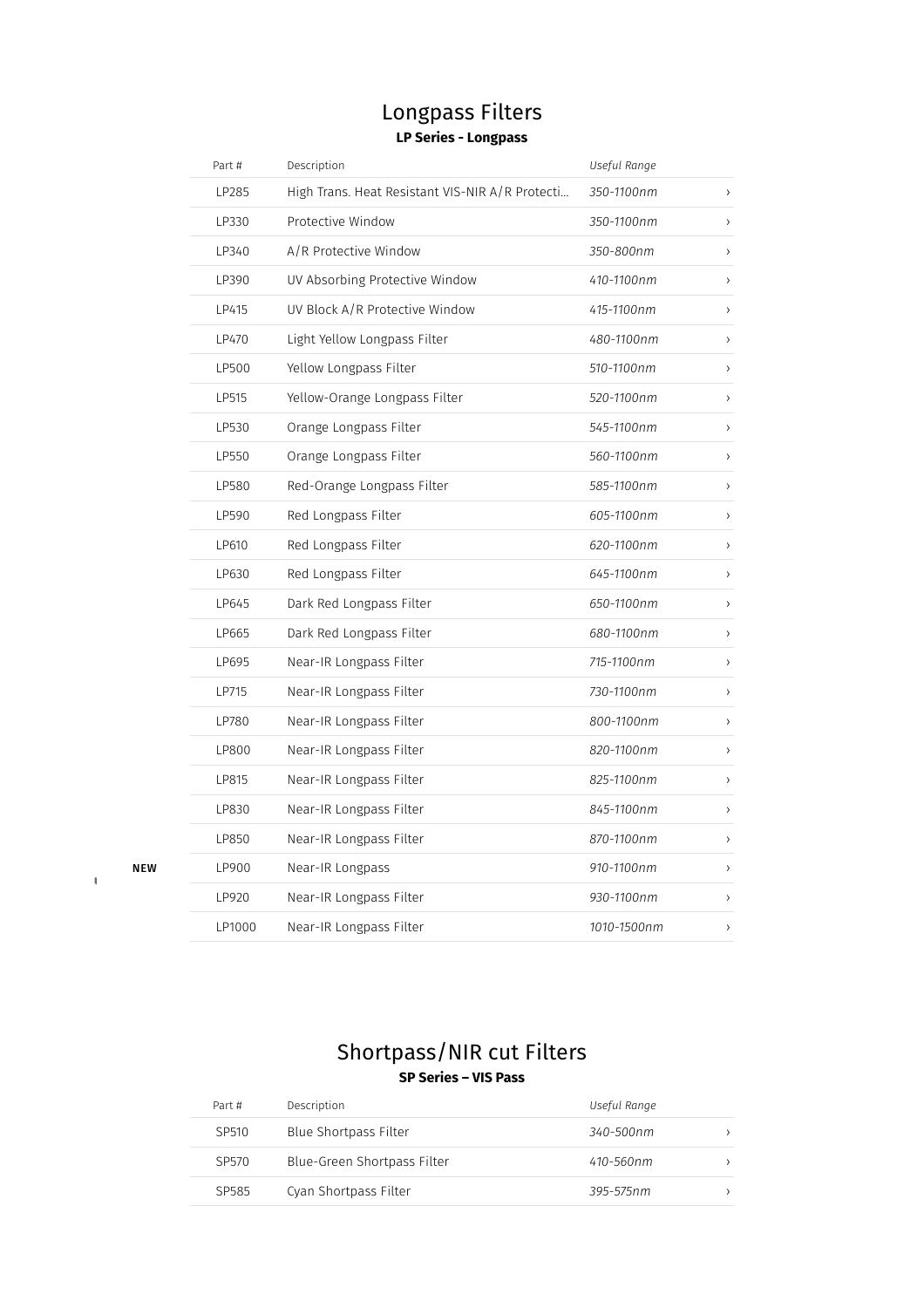| Part # | Description                                     | Useful Range           |
|--------|-------------------------------------------------|------------------------|
| NF550  | Magenta Dichroic Shortpass Filter (Green Block) | 395-475nm. 605-700nm › |

#### **SP Series - VIS Pass/NIR Block**

| Part # | Description                                       | Useful Range |               |
|--------|---------------------------------------------------|--------------|---------------|
| SP625  | Blue-Orange Shortpass Filter                      | 425-620nm    | ᠈             |
| SP645  | Near-IR/Mid-Red Dichroic Block Shortpass Filter   | 400-640nm    | ᠈             |
| SP650  | Near-IR/Mid-Red Dichroic Block Shortpass Filter   | 400-640nm    | $\rightarrow$ |
| SP675  | Near-IR/Deep Red Dichroic Block Shortpass Filt    | 420-660nm    | $\rightarrow$ |
| SP700  | Near-IR/UV Block-Visible Shortpass Filter         | 410-690nm    | $\rightarrow$ |
| SP701  | Extended Hot Mirror/Reflects up to 1550nm         | 410-690nm    | $\rightarrow$ |
| SP705  | Near-IR/Deep Red Absorp. Block Shortpass Filter   | 370-630nm    | $\rightarrow$ |
| SP730  | Near-IR/Colorless Dichroic Block Shortpass Filter | 400-710nm    | $\rightarrow$ |
| SP785  | Modified Near-IR Dichroic Block Shortpass Filter  | 425-770nm    | $\rightarrow$ |

### Neutral Density Filters **ND Series - VIS**

| Part # | Description                                      | Useful Range |               |
|--------|--------------------------------------------------|--------------|---------------|
| ND030  | Neutral Density Filter - Absorptive 50% Transmi  | 425-675nm    | $\rightarrow$ |
| ND060  | Neutral Density Filter - Absorptive 25% Transmi  | 425-675nm    | $\rightarrow$ |
| ND090  | Neutral Density Filter - Absorptive 12.5% Trans  | 425-675nm    | $\rightarrow$ |
| ND120  | Neutral Density Filter - Absorptive 6.25% Trans  | 425-675nm    | $\rightarrow$ |
| ND200  | Neutral Density Filter - Absorptive 1.0% Transmi | 425-675nm    | $\rightarrow$ |
| ND300  | Neutral Density Filter - Absorptive 0.1% Transmi | 425-675nm    | $\rightarrow$ |
| ND400  | Neutral Density Filter - Absorptive 0.01% Trans  | 425-675nm    | $\rightarrow$ |

#### **Ni Series - VIS/NIR**

| Part # | Description                                        | Useful Range |               |
|--------|----------------------------------------------------|--------------|---------------|
| Ni030  | Neutral Density Filter - Low Reflectivity 50% Tra  | 400-1100nm   | $\rightarrow$ |
| Ni060  | Neutral Density Filter - Low Reflectivity 25% Tra  | 400-1100nm   | $\rightarrow$ |
| Ni090  | Neutral Density Filter - Low Reflectivity 12.5% Tr | 400-1100nm   | $\rightarrow$ |
| Ni120  | Neutral Density Filter - Low Reflectivity 6.25% Tr | 400-1100nm   | $\rightarrow$ |

### Polarizing Filters **Polarizing Sheets**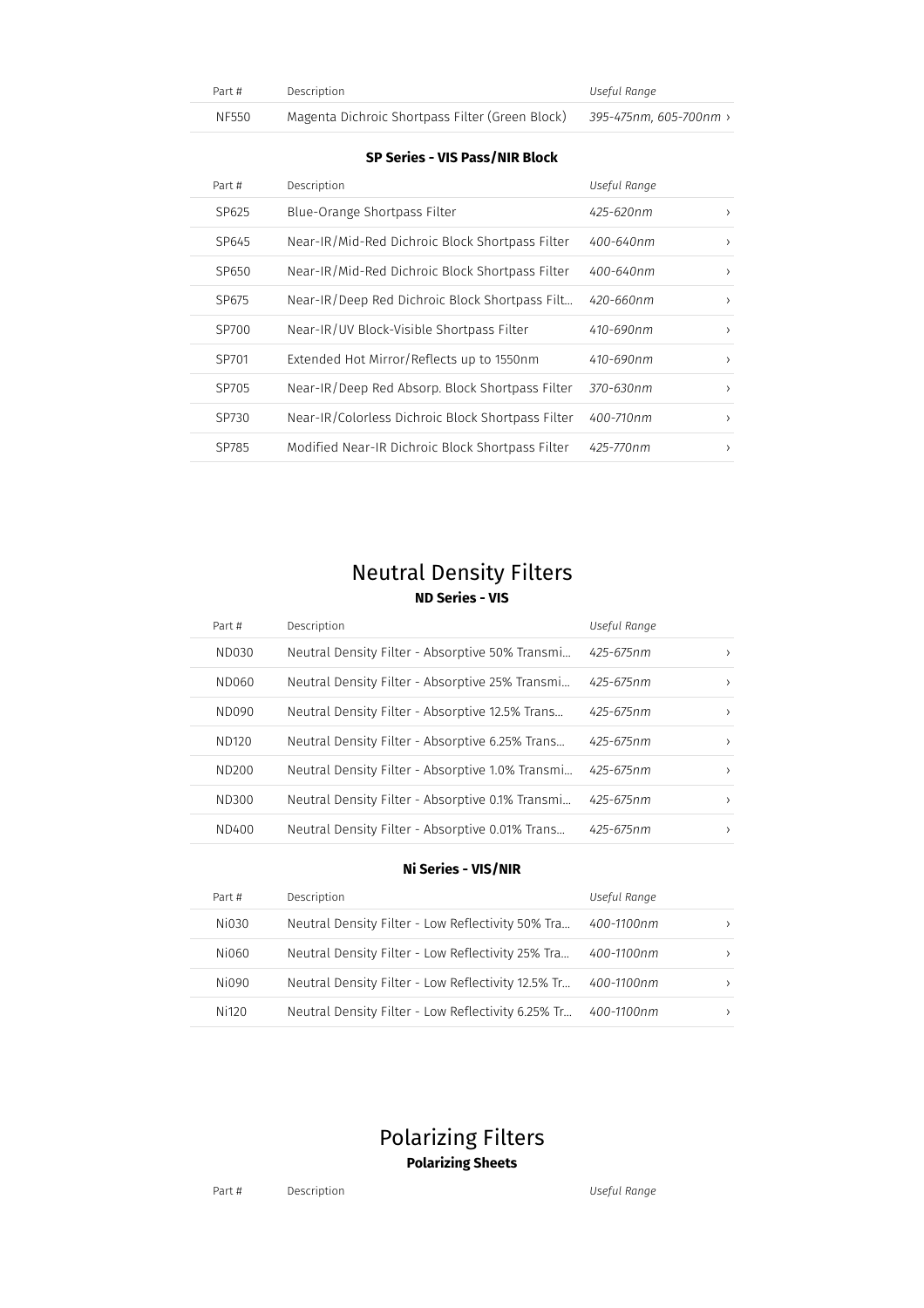| Part #       | Description                                       | Useful Range |  |
|--------------|---------------------------------------------------|--------------|--|
| PS007        | High Contrast Linear Polarizer Film .007" thk     | 400-700nm    |  |
| <b>PS010</b> | High Contrast Linear Polarizer Film .010" thk     | 400-700nm    |  |
| PS030        | Ultra High Contrast Linear Polarizer Film .030" t | 400-700nm    |  |
| HT025        | High Temperature Linear Polarizing Film .025"     | 400-700nm    |  |
| PG120        | Ultra High Contrast Glass Linear Polarizer Sheet  | 400-700nm    |  |
| Pi005        | NIR High Contrast Linear Polarizer Film .007" thk | 700-1100nm   |  |

#### **Polarizing Filters**

| Part # | Description                                       | Useful Range |  |
|--------|---------------------------------------------------|--------------|--|
| PR032  | Linear Polarizer                                  | 400-700nm    |  |
| PR120  | Ultra High Contrast Linear Polarizer              | 400-700nm    |  |
| PC052  | Circular Polarizer                                | 400-700nm    |  |
| Pi031  | Near-Infrared Linear Polarizer, High Extinction   | 400-2000nm   |  |
| Pi035  | Near-Infrared Linear Polarizer, High Transmission | 400-2000nm   |  |
|        |                                                   |              |  |

## Protective Filters

### **LP Series - Lens Protection**

| Part # | Description                                     | Useful Range |               |
|--------|-------------------------------------------------|--------------|---------------|
| LP285  | High Trans. Heat Resistant VIS-NIR A/R Protecti | 350-1100nm   |               |
| LP330  | Protective Window                               | 350-1100nm   | >             |
| LP340  | A/R Protective Window                           | 350-800nm    | $\rightarrow$ |
| LP390  | UV Absorbing Protective Window                  | 410-1100nm   | >             |
| LP415  | UV Block A/R Protective Window                  | 415-1100nm   |               |

### Acrylic Filters **AC Series - Acrylic Longpass**

| Part # | Description                   | Useful Range |
|--------|-------------------------------|--------------|
| AC380  | A/R Acrylic Protective Window | 450-850nm    |
| AC685  | Acrylic NIR Longpass Filter   | 710-1100nm   |
| AC760  | Acrylic NIR Longpass Filter   | 780-1100nm   |

Light Balancing Filters **LA Series | LB Series | FL Series**